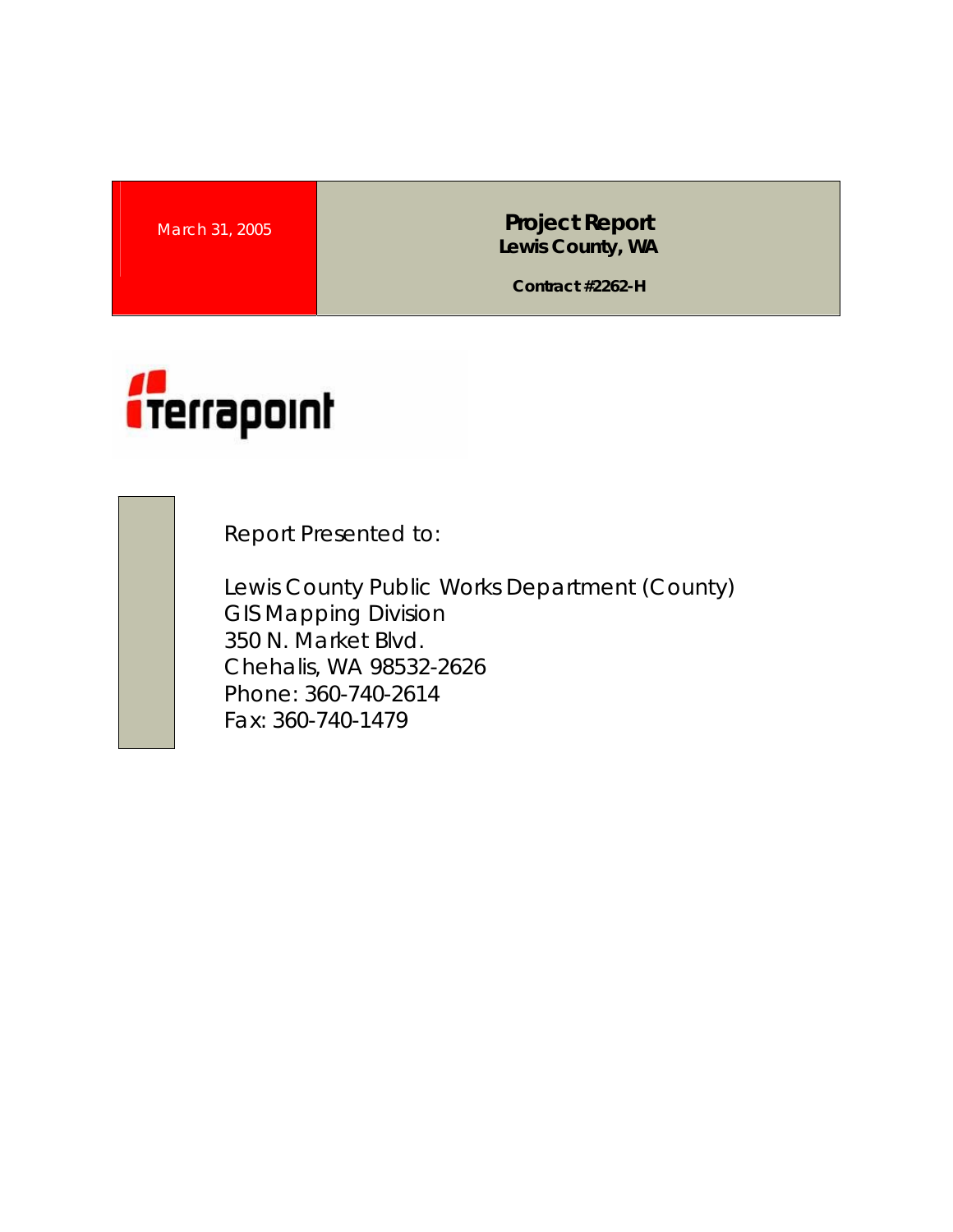# 1.Project Overview

### **Field Crew:**

The Terrapoint field crew consisted of John Anderson, field project manager and Louis Hill, LIDAR operator. The Aries Aviation aircraft crew consisted of Rory Clayton, pilot and Bob Passon, flight engineer.

#### **Post Processing Crew:**

John Anderson completed the processing of GPS data. Craig Glennie carried out data validation and calibration. Vegetation removal and final product generation were completed the Houston processing team: Peggy Cobb, Andrew Pace and Joe Sackett.

#### **Size of Project:**

The project site covered approximately 223 square miles, divided into two blocks:

- Block 1 (South) 213 Square Miles
- Block 2 (North) 10 Square Miles

#### **Location:**

The project area is located in Lewis County Washington.

### **Project Type:**

The purpose of this project is to provide a high quality DEM and contours of the site for the Lewis County Public Works Department.

### **Approximate Duration of Project:**

The field data collection took place from December 11<sup>th</sup>, 2004 to January 30<sup>th</sup>, 2005. LIDAR data was collected on 12/11/2004, 12/12/2004, 12/15/2004, 1/20/2005, 1/21/2005, 1/24/2005 and 1/302005. The control network and check point surveys were established from December 11th to December 23rd, 2004.

Calibration, vegetation removal and product generation took place from January 15<sup>th</sup> to March 30<sup>th</sup>, 2005.

### **Number of Flights:**

Seven flights were required to cover the project area with 138 flight lines.

## **Coordinate System(s) Used:**

All horizontal coordinate data was collected and referenced to NAD83 and NAVD88 and delivered in US State Plane Zone Washington South (4602). GEOID03 for CONUS was applied to the vertical component of all deliverables.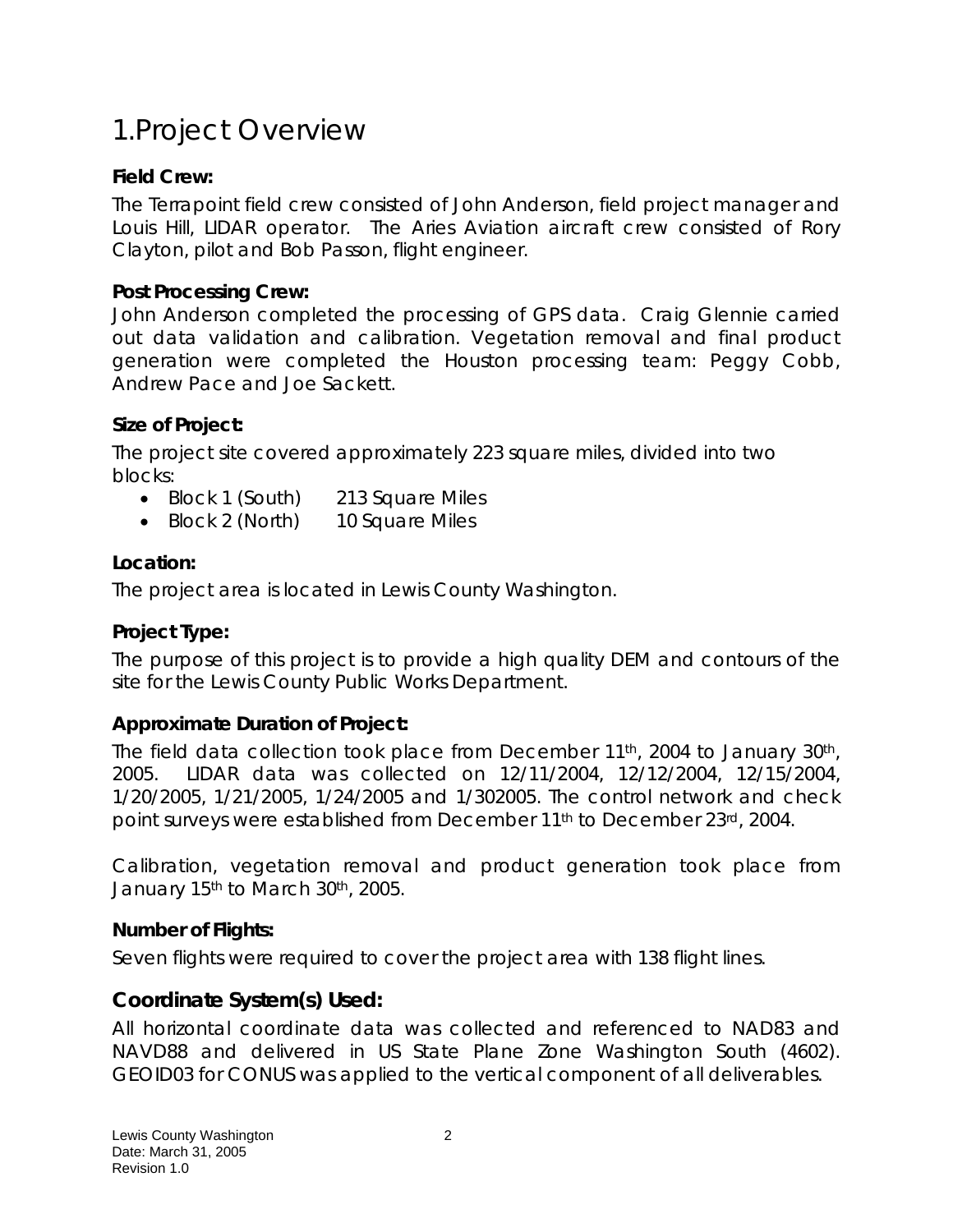#### **Survey Measurement Units Used/Delivered:**

All surveys were conducted and products delivered in US survey feet.

#### **Processing Software Used:**

The following software was used to reduce the GPS kinematic data, compute the 3-D laser points, classify and edit laser points, produce shaded relief images and transform the ellipsoidal heights to Orthometric:

- ArcView
- Flykin
- Microstation
- TerraScan
- TerraModeler
- TerraModel
- Terrapoint Proprietary LiDAR processing software

#### **Capsule Review of Ground Control Survey(s) and Adjustment(s)**

Terrapoint's field crew acquired and adjusted the ground control survey information. Terrapoint collected all of their LiDAR data referenced to NGS monument PID AF9667 (KELS). Static and Kinematic GPS check points acquired as discrete x, y, z points were collected as part of the ground truthing activities. In addition to the above NGS monuments, Terrapoint also established 3 temporary first order control points for the survey project (226201, 226202, and 226203). A summary of all control coordinates is given in Table 1.

| <b>Table 1: Control and Base Coordinate</b> |    |          |          |        |           |          |                                    |
|---------------------------------------------|----|----------|----------|--------|-----------|----------|------------------------------------|
| <b>NAME</b>                                 |    | Latitude |          |        | Longitude |          | Ellipsoidal<br>Elevations (meters) |
| <b>KELS</b>                                 | 46 | 07       | 05.42112 | $-122$ | 53        | 45.79109 | $-15.512$                          |
| <b>MH01</b>                                 | 46 | 07       | 04.82802 | $-122$ | 53        | 48.30012 | $-17.855$                          |
| 226201                                      | 46 | 28       | 40.13063 | $-122$ | 48        | 46.15798 | 86.403                             |
| 226202                                      | 46 | 15       | 34.69827 | $-122$ | 53        | 09.06774 | $-3.451$                           |
| 226203                                      | 46 | 34       | 34.11777 | $-122$ | 47        | 24.30799 | 95.205                             |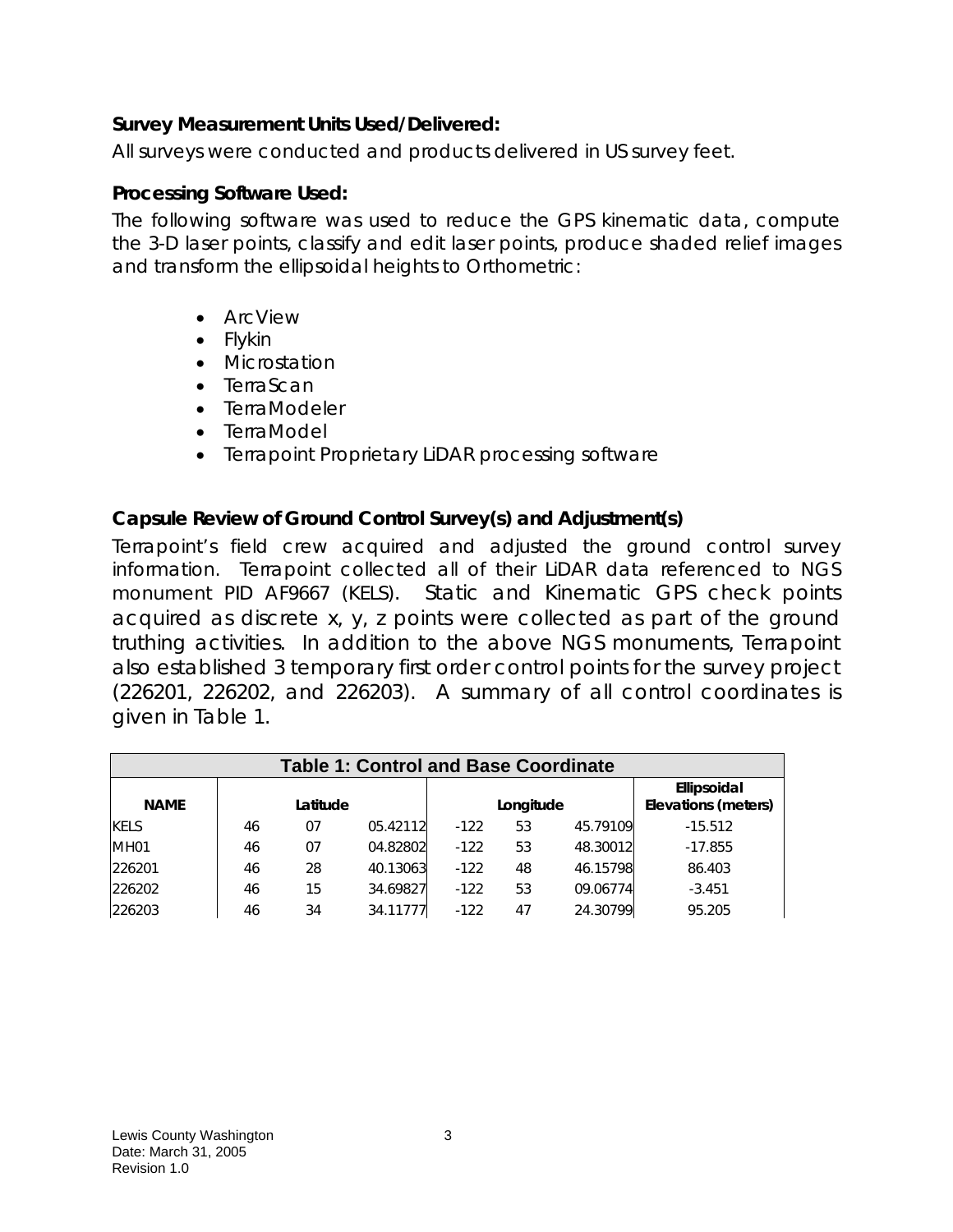# 2. Health and Safety

Following Terrapoint's safety procedures, the field crew conducted a safety meeting upon arrival at the project site.

# 3. Equipment Used

## **Aircraft Type:**

A Navajo twin-engine aircraft (C-FVZM) was used for this project. The aircraft was based out of Toledo-Winlock Ed Carlson Memorial Field Airport. The Navajo was typically flying at an altitude of 3500 feet AGL (above ground level) for the duration of the survey.

### **Sensors Used:**

The Airborne LiDAR survey was conducted using Terrapoint's 40 kHz ALTMS (Airborne Laser Terrain Mapping System), flying at an optimum height of 3500 ft AGL at 140 knots. The system consists of a 36-degree full angle laser, a Trimble 4700 GPS receiver and a Honeywell H764 IMU unit. The nominal flight line spacing was 1070 feet, providing overlap of 50% between flight lines.

## **GPS Type(s):**

Two Sokkia GSR2600 dual frequency GPS receivers were used to support the airborne operations on this project.

## 4. Accuracy

The following list itemizes the accuracy attainable over the project area, as a function of terrain type and vegetation cover. Note that the accuracy quoted is the accuracy of the attainable DEM, once it is processed and edited to this stage. All data accuracies quoted relate to post processed GPS/IMU/LiDAR solutions.

Accuracy is as follows, quoted at the 95% confidence level (2 sigma),

- 1. Absolute Vertical Accuracy: +/- 15-20 centimeters on Hard Surfaces (roads and buildings) +/- 15-25 centimeters on Soft/Vegetated Surfaces (flat to rolling terrain) +/- 25-40 centimeters on Soft/Vegetated Surfaces (hilly terrain)
- 2. Absolute Horizontal Accuracy: +/- 20 – 60 centimeters on all but extremely hilly terrain.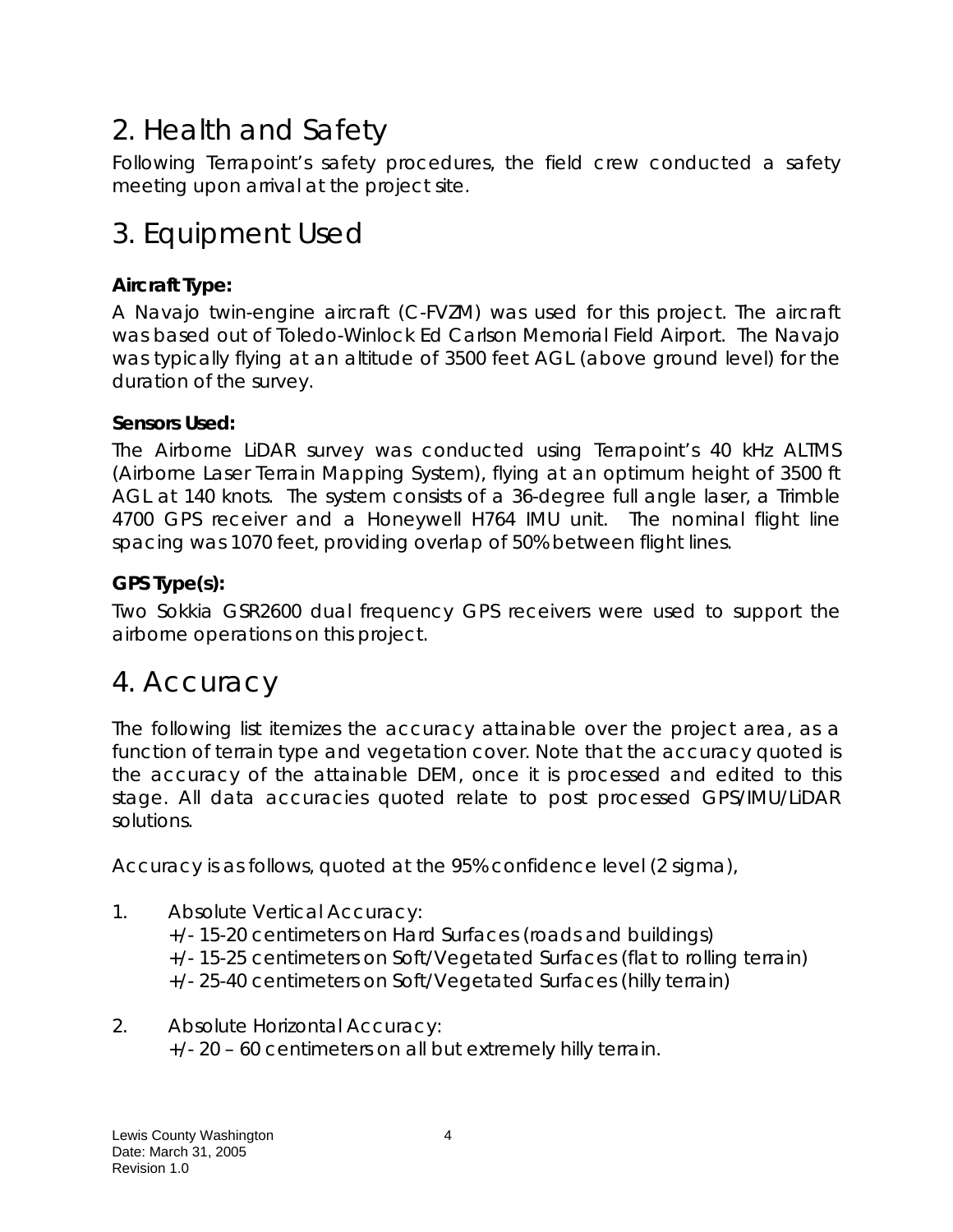To verify that the accuracy criteria were being achieved, static and kinematic checkpoints were compared with a triangulated surface generated from the bald earth LiDAR points..

Five static check points were compared to the LiDAR bald earth surface on the project site. An overview of the results from the static GPS checkpoints follows in Table 2 (values in meters).

| <b>Table 2: Static Comparison Summary</b> |            |             |         |         |          |  |
|-------------------------------------------|------------|-------------|---------|---------|----------|--|
| Number                                    | Easting    | Northing    | Known Z | Laser Z | Dz       |  |
| 226201                                    | 514368.387 | 5147155.158 | 108.116 | 108.03  | $-0.086$ |  |
| 226203                                    | 516084.63  | 5158085.662 | 116.837 | 116.7   | $-0.137$ |  |
| SC0199                                    | 514811.9   | 5147095.132 | 110.412 | 110.41  | $-0.002$ |  |
| SC1165                                    | 507984.536 | 5147256.337 | 137.272 | 137.19  | $-0.082$ |  |
| SC1172                                    | 504338.4   | 5137096.03  | 54.111  | 54.03   | $-0.081$ |  |

| Average dz    | $-0.078$ |
|---------------|----------|
| Minimum dz    | $-0.137$ |
| Maximum dz    | $-0.002$ |
| Average Mag.  | 0.078    |
| <b>RMS</b>    | 0.089    |
| Std deviation | 0.048    |

Kinematic check points were also compared with the LIDAR bald earth surface at five different sites within the project boundary. A comparison of LIDAR data with 960 kinematic checkpoints yielded the results given in Table 3 (values in meters).

| <b>Table 3: Kinematic Point Comparison</b> |          |  |  |
|--------------------------------------------|----------|--|--|
| Average dz                                 | $-0.015$ |  |  |
| Minimum dz                                 | $-0.238$ |  |  |
| Maximum dz                                 | 0.174    |  |  |
| Average magnitude                          | 0.068    |  |  |
| Root mean square                           | 0.086    |  |  |
| Std deviation                              | 0 084    |  |  |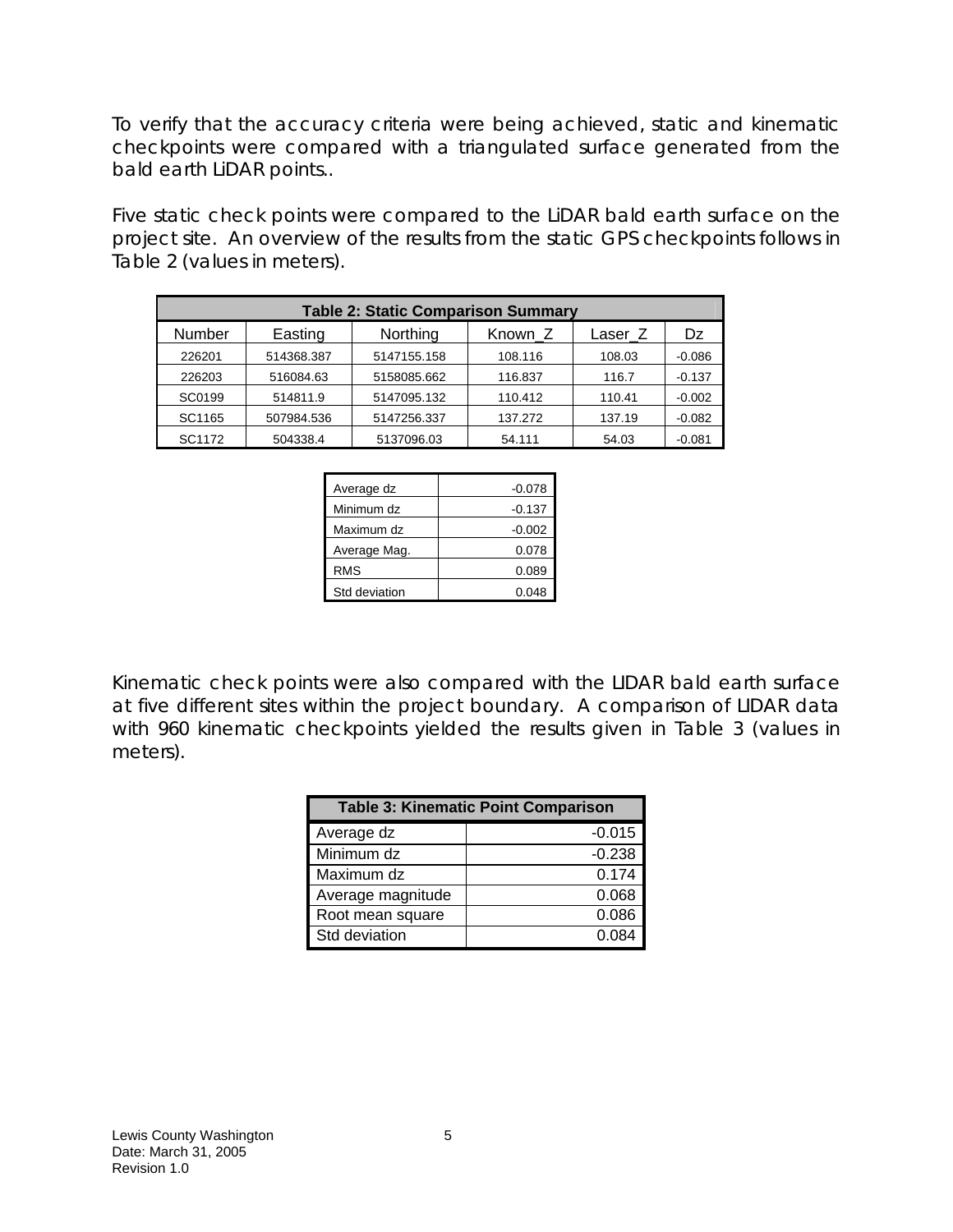## 5. Quality Control

Quality control of the data was ongoing throughout the process. Following data acquisition, preliminary GPS processing was conducted in the field to ensure completeness and integrity.

The GPS and inertial data were processed in tandem to achieve the best positional result. Once the position and attitude of the aircraft were known at each epoch (1-second intervals), then these data were integrated with the laser ranges to provide a position for each data point on the ground. The data were then processed using the proprietary laser processing software suite to produce coordinates.

Each flight involved setting up two base stations to collect data. Utilizing two base stations ensures GPS data collection in the event that the main base station fails. For all flights the GPS data were of high quality. This minimized the absolute error for the aircraft position.

The primary quality control tool for the laser ranges is the percentage of returns that are received back at the laser after it has emitted a signal. The acceptable range for returns, typically between 90% and 95% was met for this project. Lower percentages are normal over water and other poor reflectivity surfaces.

Terrapoint also utilizes a proprietary software package that performs a fully automated analysis of the quality of the lidar data using overlapping flight lines. Our flight lines overlap 30 to 50% on either side and thus 60 to 100% of points can be checked for overlap consistency. The overlap analysis attempts to minimize the differences in overlap areas by fine-tuning the calibration parameters of the LIDAR system. The average agreement between overlapping flight lines for each mission is given in Table 4 below.

| <b>Table 4: Overlapping Flight Line Differences</b> |                                       |                                                   |                               |  |  |
|-----------------------------------------------------|---------------------------------------|---------------------------------------------------|-------------------------------|--|--|
| Day of Year                                         | # of Overlapping<br><b>Line Pairs</b> | Average<br><b>Difference</b><br>(f <sup>t</sup> ) | Average<br>Standard Dev. (ft) |  |  |
| 12/11/2004                                          | 24                                    | 0.074                                             | 0.116                         |  |  |
| 12/12/2004                                          | 15                                    | 0.129                                             | 0.117                         |  |  |
| 12/15/2004                                          | 40                                    | 0.097                                             | 0.120                         |  |  |
| 1/20/2005                                           | 19                                    | 0.068                                             | 0.146                         |  |  |
| 1/22/2005                                           | 16                                    | 0.165                                             | 0.111                         |  |  |
| 1/24/2005                                           | 17                                    | 0.171                                             | 0.169                         |  |  |
| 1/30/2005                                           | 6                                     | 0.154                                             | 0.137                         |  |  |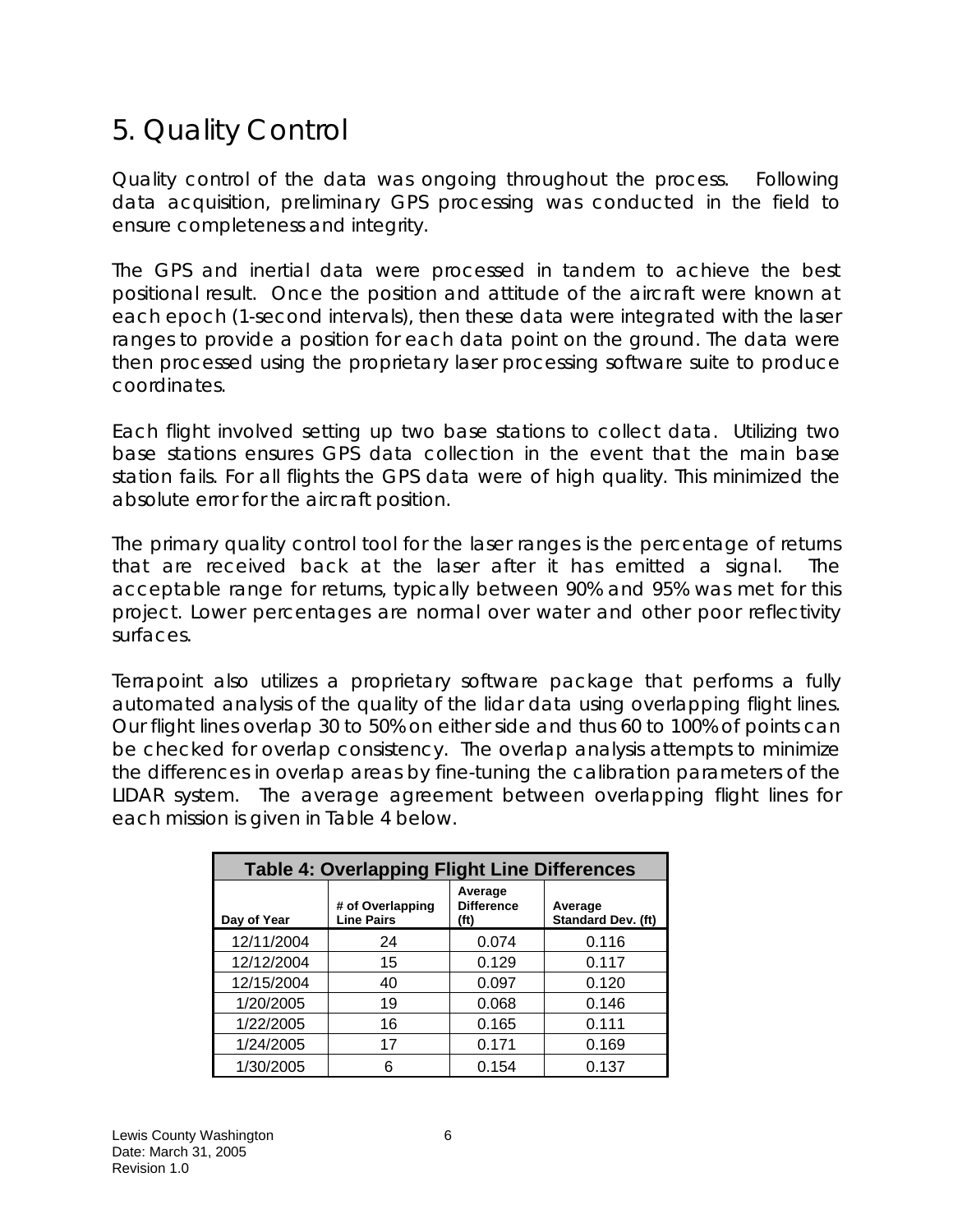## 6. Point Generation

The points are generated as Terrascan binary Format using Terrapoint's proprietary Laser Postprocessor Software. This software combines the Raw Laser file and GPS/IMU information to generate a point cloud for each individual flight.

All the point cloud files encompassing the project area were then divided into quarter quad tiles. The referencing system of these tiles is based upon the project boundary minimum and maximums. This process is carried out in Terrascan.

The bald earth is subsequently extracted from the raw LiDAR points using Terrascan in a Microstation environment. The automated vegetation removal process takes place by building an iterative surface model. This surface model is generated using three main parameters: Building size, Iteration angle and Iteration distance.

The initial model is based upon low points selected by a roaming window and are assumed to be ground points. The size of this roaming window is determined by the building size parameter. These low points are triangulated and the remaining points are evaluated and subsequently added to the model if they meet the Iteration angle and distance constraints (fig. 1). This process is repeated until no additional points are added within an iteration.

There is also a maximum terrain angle constraint that determines the maximum terrain angle allowed within the model.



Figure 1: Terrascan iteration methodology.

(Image Source: Terrascan User's Guide, www.terrasolid.fi)

# 6. Quality Control

Once the data setup has taken place the manual quality control of the surface occurs. This process consists of visually examining the LiDAR points within Terrascan and correcting errors that occurred during the automated process. These corrections include verifying that all non ground elements, such as vegetation and buildings are removed from the ground model and that all small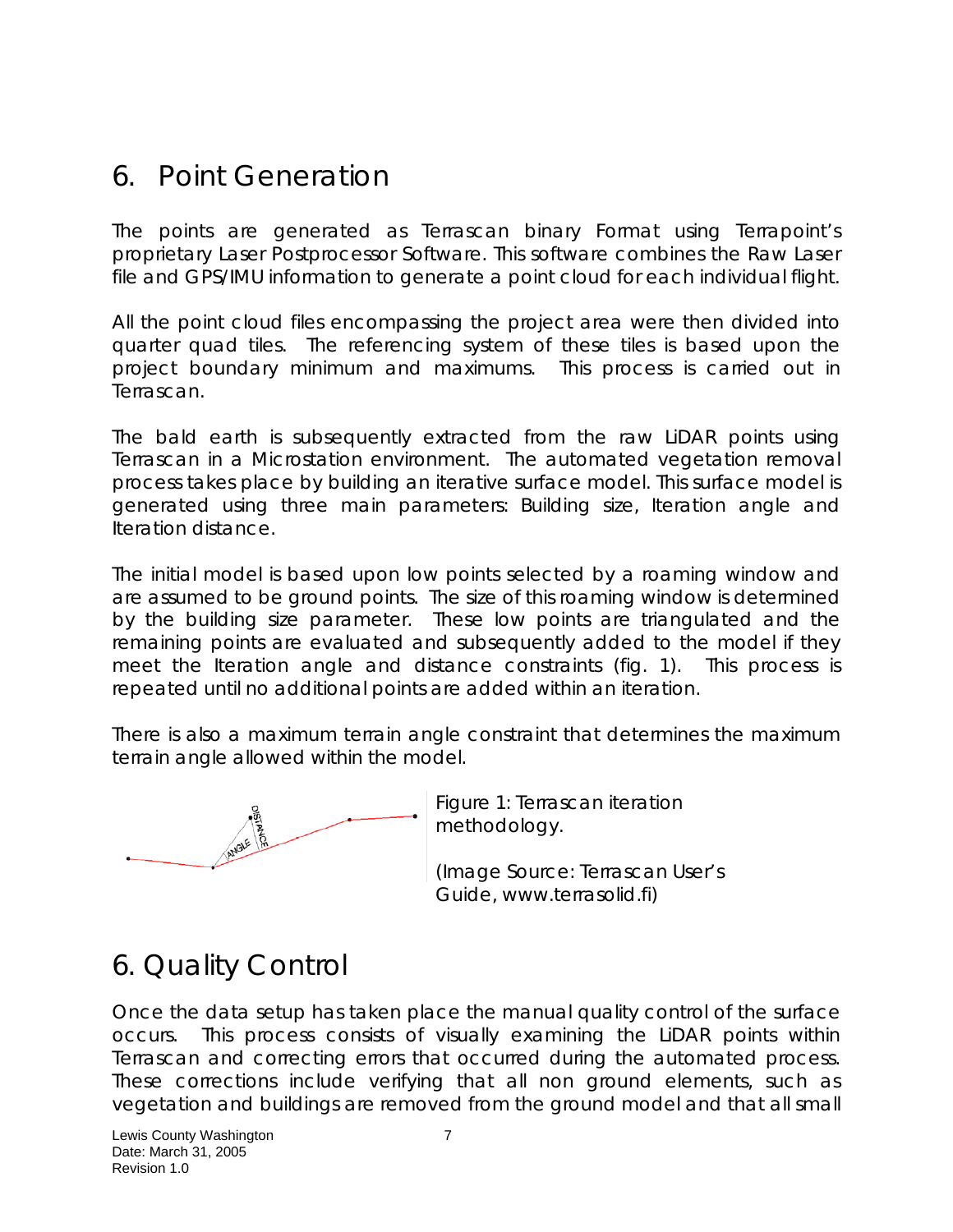terrain undulations such as road beds, dykes, rock cuts and hill tops are present within the model.

This process is done with the help of hillshades, contours, profiles and crosssections. To correct misclassifications, a full suite of Terrascan and custom inhouse data tools are used.

## 7. Deliverables

Below is a list of the deliverables for this project:

All LiDAR Data Products were delivered on DVD–ROM. Two copies were provided.

Full Feature or All Return Point Data (DEM)

Data delivered in format:

• ArcInfo Grid File Format. Six foot grid spacing. File delivered by USGS quarter quad in gzipped Arcinfo Exchange Format (e00)

Bare Earth Point Data (DTM)

Data delivered in two formats:

- ArcInfo Grid File Format. Six foot grid spacing. File delivered by USGS quarter quad in gzipped Arcinfo Exchange Format (e00)
- ASCII xyz file format. Space delimited (.txt gzipped by USGS quarter quad)

All Return Text File (All Return)

All collected data delivered in ASCII text file format (space delimited) with the following columns

- GPS Week
- GPS Time (seconds)
- Easting (US feet)
- Northing (US feet)
- Elevation (Orthmetric, US feet)
- Total  $#$  of Returns in Pulse
- Current Pulse Return Number